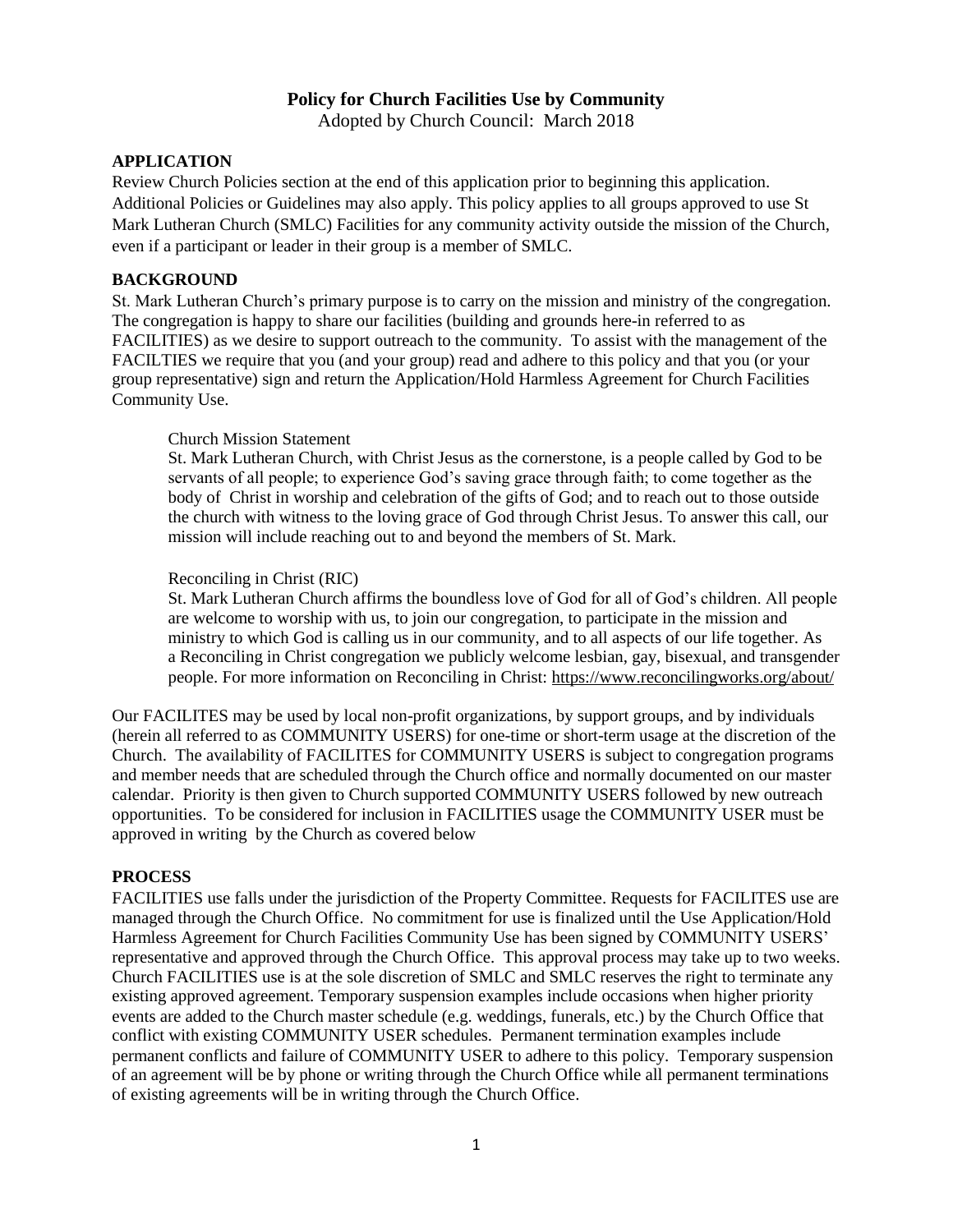Approval for the use of the FACILITIES does not constitute or imply endorsement of a COMMUNITY USER, their mission, or their positions. COMMUNITY USERS approved to use FACILITIES shall not advertise the event in such a way as to imply endorsement by the congregation. At its sole discretion, SMLC may judge Activities or advocacy in conflict with the practices or beliefs of the Church or the ELCA as grounds for disapproval of a request or termination of an existing agreement.

### **FEES FOR FACILITY USAGE**

At this time, the congregation does not charge a fee for the use of our facilities. Donations are always welcome and when received are normally used to help offset cost of utilities and cleaning. A deposit may be required for one-time, larger events.

## **RULES AND REGULATIONS**

- 1. **CHURCH PROPERTY**: Church property will not be loaned, borrowed, or removed from church premises without prior permission from the church office.
- 2. **FACILITY CARE:** The church area used by your group must be left clean and orderly with church furniture and property returned to its designated place.
- 3. **KITCHEN RULES:** The kitchen must be left clean and orderly after use. Garbage and trash must be bagged and disposed in the dumpster behind the church. Church supplies are not to be used except by church-sponsored activities.
- 4. **PIANO AND ORGAN USE**: Permission to use the piano and/or organ must be granted by the Pastor or Director of Music. Piano and/or organ should not be moved except by permission from the Director of Music.
- 5. **NO SMOKING and NO ALCOHOL USE ALLOWED:** All members of all groups using our facilities shall abide at all times by a "no smoking" rule in all parts of the building, including corridors and restrooms. The covered outside walk on the side entrance (by the elevator) may be used for smoking on the outside grounds if required. Alcohol use is prohibited at the FACILITIES.
- 6. **BUILDING USE**: All groups agree that they will ensure that all event participants leave the building after the event. They will be responsible for turning off all lights and closing all windows.
- 7. **NO GAMES OF CHANCE:** Gambling and bingo on the church premises involving money are prohibited.
- 8. **NO FOR PROFIT ACTIVITIES**: No for profit activities are allowed.
- 9. **SUPERVISION OF CHILDREN AND YOUTH:** The congregation seeks to provide a safe environment for children and youth. All users of the facilities are expected to be familiar with and are expected to follow the core principals of CPP - namely that no non-parent/guardian shall be alone with a minor; any and all incidents where there is reasonable suspicion of a minor being physically or sexually endangered shall be reported. See the Church Office for a copy of the CPP and to answer any questions related to your request and planned activities.
- 10. **FOOD AND DRINK**: Food and drink should be limited to the narthex, student room, youth room, parish hall or outside. Anyone using the church property is responsible for cleaning up after each use, both inside and outside. If a private catering service is used for the event, the caterer must furnish all supplies and equipment (e.g. dishes, silver, tablecloths, etc.) and remove these items immediately after the event. Storing of catering equipment is not permitted.
- 11. **DECORATIONS**: Decorations may be attached to the walls or doors with removable tape that will not permanently damage the surface. All such decorations must be removed immediately and completely following the event.
- 12. **EMERGENCY SCHEDULING CONFLICTS**: While rare, the congregation reserves the right to preempt any facility use for its own in cases of emergencies, such as funerals. Notice will be provided as early as possible.
- 13. **STORAGE:** Storage is limited for organizations other than church groups; as such, all organizations using the facility will be responsible for storing accessories offsite unless prior arrangements have been made through the church office.